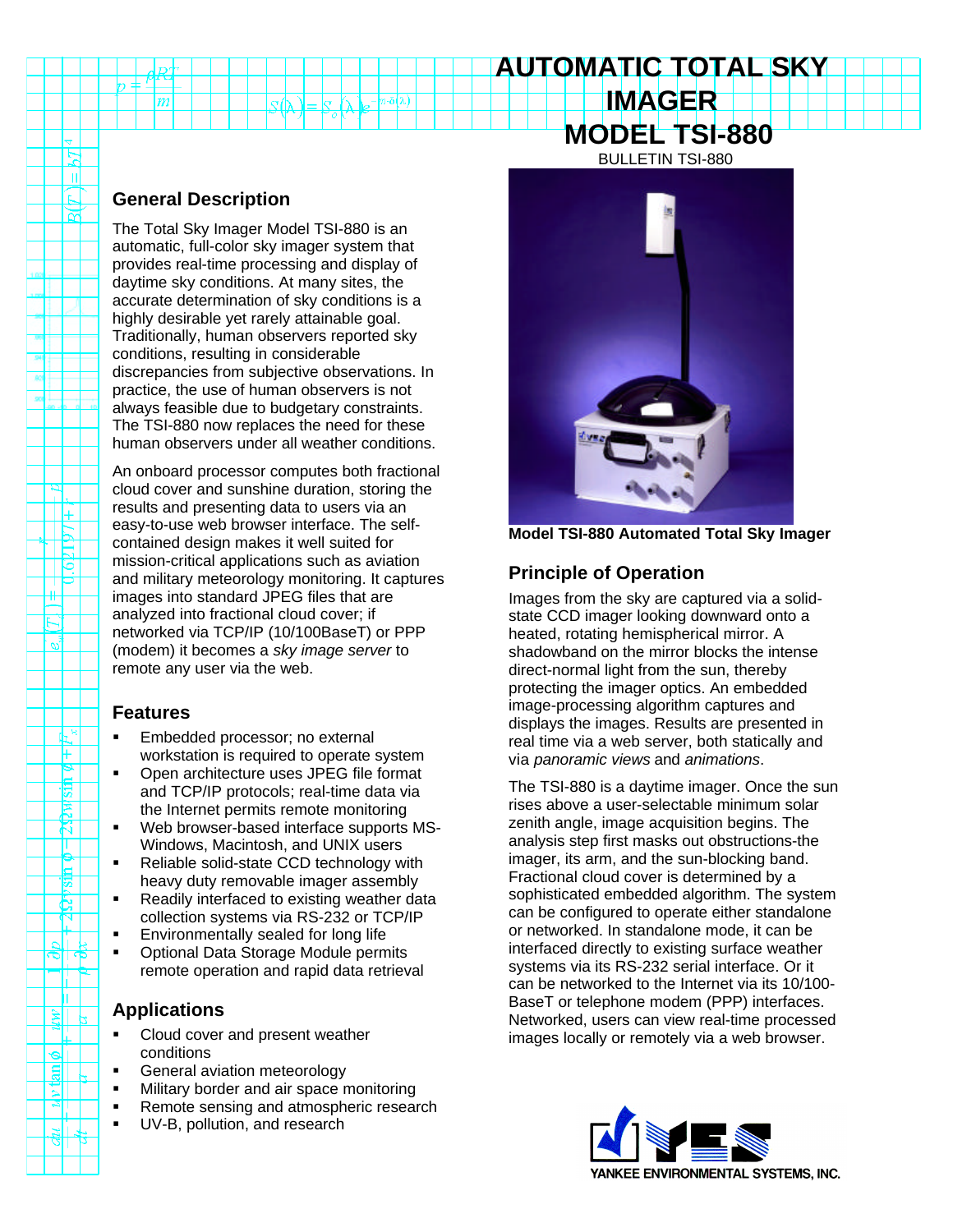

 **Raw Sky Image Processed Sky Image**

Side-by-side cloud images show a raw sky image before any processing, and the same image after a software filter is applied. The filter algorithm clearly defines the clouds so that fractional cloud cover can be readily calculated. TSI-880 users can fine-tune the algorithm in real time to meet special local requirements or adapt to local weather characteristics.

## **Software Architecture**

The TSI-880 uses a sophisticated server-based embedded processing architecture that can support multiple networked systems via the Internet. Because the TSI-880 contains its own onboard image processor, users only need a web browser to adjust the cloud cover extraction algorithms remotely, without any need for special software and without taxing the display workstation. Images can be displayed as panoramic views using the optional Data Visualization Engine (DVE); images are stored as JPEG files in YESDAQ for later for later archival or reprocessing.



**Real Time Display With Adjustment Control**

## **Installation**

System setup can be performed quickly: connect AC power and its ground wire to a ground rod, aim the system geographically north, and bolt it down to a stable, level surface (such as a table or concrete paver) via four 1/4-20 fasteners. Next, using a terminal emulator such as

HyperTerm, connect a PC's serial port to the system's console port and follow user prompts that walk you through assigning a unique TCP/IP address. Next, connect a networked PC to the system's Ethernet port. Point your web browser to the system's URL to set the system time, site latitude, and longitude. (Note: these steps can be performed prior to arriving at the site). Finally, check that the imager is properly aligned to the center of the mirror via the web-based alignment step shown below. The system now runs automatically.



**TSI-880 imager alignment check setup**

## **Data Storage and Display Options**

For remote sites that are not practical to connect directly to a telephone line or the Internet, the optional DSM-420 provides nearly a halfgigabyte (1/2 GB) of non-volatile, removable local storage. It permits operators to periodically retrieve data from a TSI-880 at a remote site and play it back on PCs or workstations. Typical image size is about 30 KB; the rate at which storage is used up depends on the capture interval and the current number of daylight minutes. For example, worst case, with 30 second samples and 16 hour days, the system will save about 29 MB of images a day.

The optional Data Visualization Engine with its YESDAQ database permits reprocessing of stored TSI-880 data as well as real-time playback and display of animations to one or more workstations via the web. (See the YESDAQ data sheet for more information).

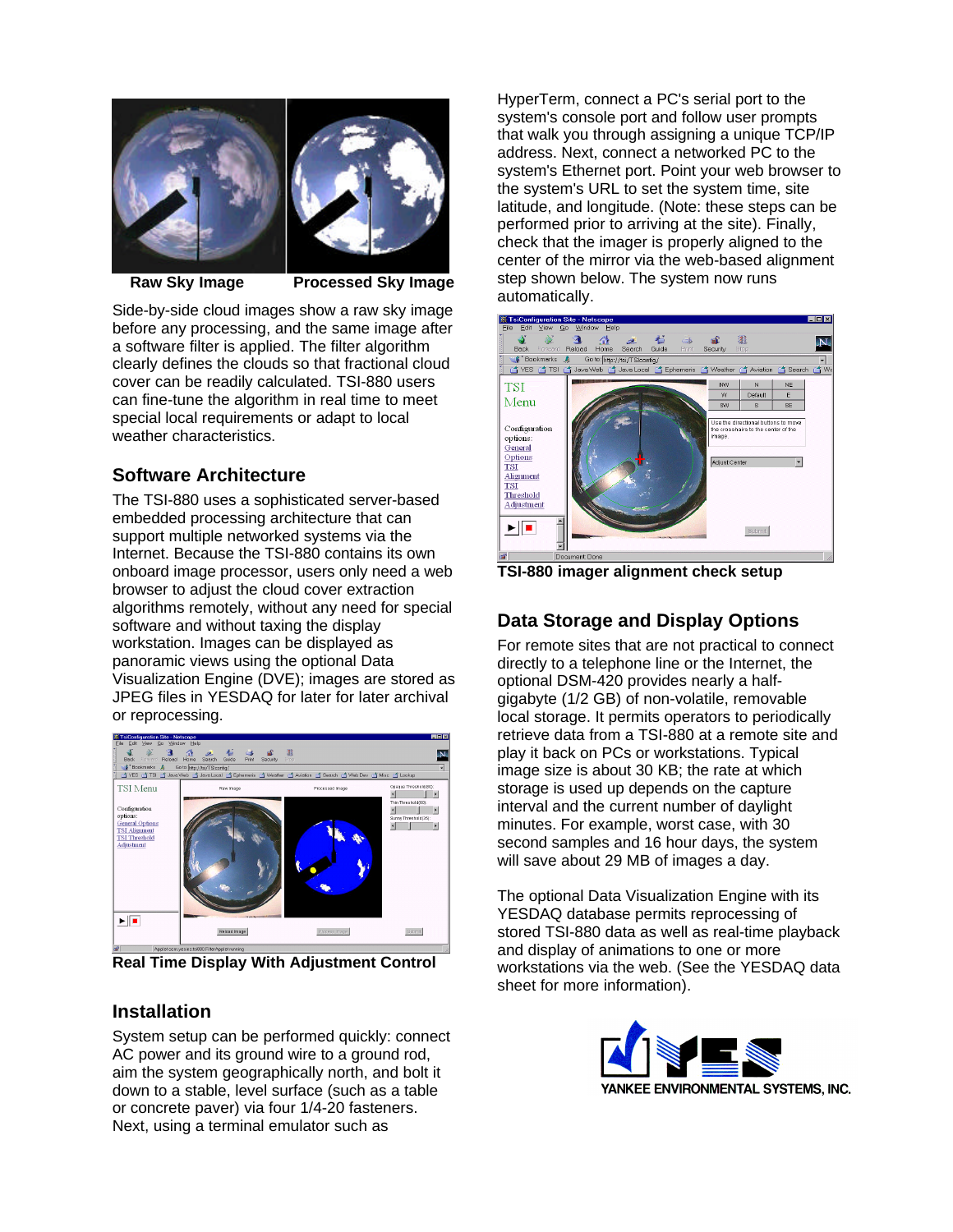

Data Storage Module option

**Communication Link Methods**

A TSI-880 can be directly connected to a LAN or telephone line to support real-time display, storage and backup to remote hosts. To support a wide variety of configurations it is equipped with these interfaces:

- **10/100BaseT Ethernet port for LAN links**
- ß V.90 modem for PPP telephone links
- ß Data Storage Module option slot for remote retrieval of up to 440 Mb of data



#### **1. Remote Real Time Display via PPP dial up or direct RS-232 serial link to weather station**



#### **2. Local Real Time Display via LAN / Internet, shown with Data Visualization Engine option**



### **3. Remote archive display via Data Storage Module and Data Visualization Engine options**



**4. "One-to-Many" real time monitoring of multiple geographical areas from a central location**